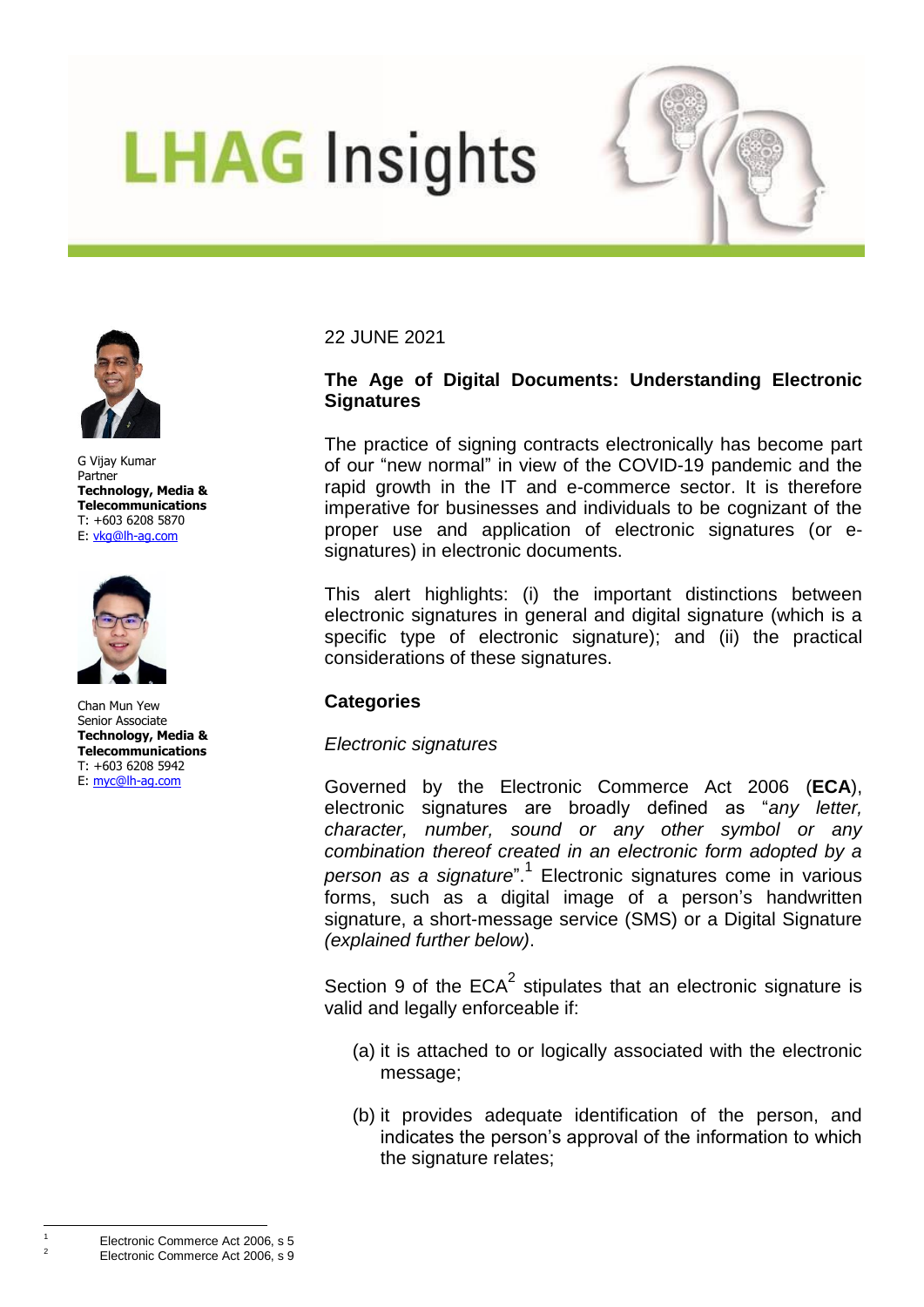- (c) it is "as reliable as it is appropriate" for the purposes and circumstances in which the signature is needed, in the sense that:
	- (i) The means of creating the electronic signature is linked to and under the control of that person only;
	- (ii) After signing the document, changes to the electronic signature and/or the document, as a whole, are detectable.

### *Digital signatures*

A digital signature is a specific type of electronic signature which is more secure, reliable and advanced. It is governed by the Digital Signatures Act 1997 (**DSA**).

Digital signature is based on an asymmetric cryptosystem (i.e. a system which uses a series of algorithms to generate a customised digital "key-pair" mechanism). This mechanism is used to create and verify digital signatures. The signatory uses a private key to create a digital signature, which can then be verified via a public key found in a digital certificate issued by the relevant certification authorities licensed by the Malaysian Communications and Multimedia Commission (MCMC). To date, there are four Certification Authorities licensed by the MCMC: Pos Digicert Sdn Bhd, MSC Trustgate.Com Sdn Bhd, Telekom Applied Business Sdn Bhd and Raffcomm Technologies Sdn  $Bhd.<sup>3</sup>$ 

Pursuant to s 62 of the DSA, a digital signature will be valid if:  $4$ 

- (a) the digital signature is verified by reference to the public key noted in a valid certificate issued by a licensed certification authority;
- (b) the signatory affixed the digital signature with the intention of signing the message; and
- (c) the recipient has no knowledge or notice that the signatory has breached a duty as a subscriber; or does not rightfully hold the private key used to affix the digital signature.

#### **Practical considerations**

Parties resorting to electronic signatures ought to be aware of certain legal and practical considerations. In general, while electronic signatures are generally simple, user-friendly and versatile, digital signatures tend to be more sophisticated, but

 $\frac{1}{3}$ 

<https://www.mcmc.gov.my/en/sectors/digital-signature/list-of-licensees> Digital Signatures Act 1997, s 62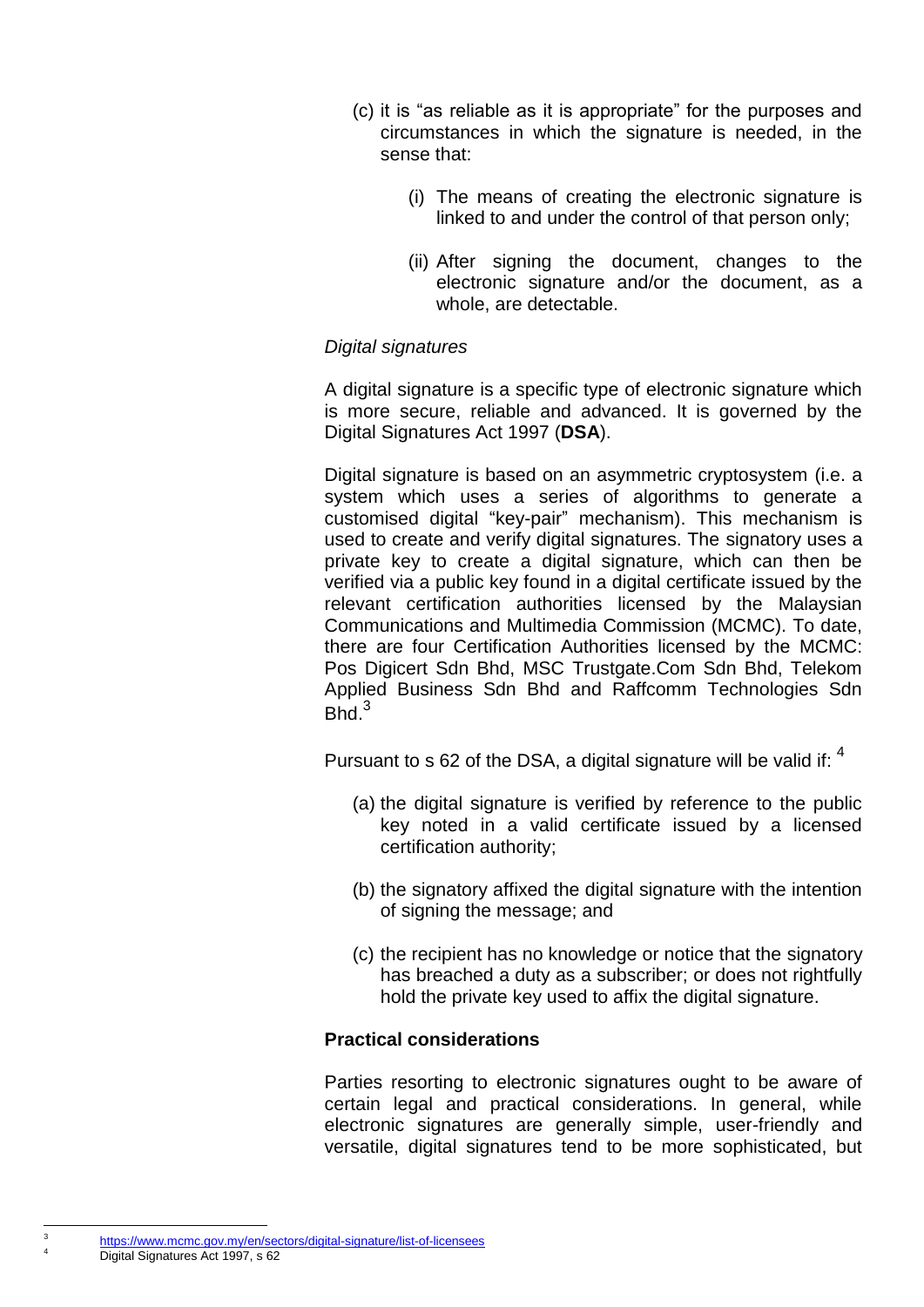they provide for greater security and reliability, due to the various mechanisms for check and balance, as noted above.

### *Commercial contracts*

Electronic signatures can be used in various commercial agreements, as they have the same legal effect as a handwritten signature. Documents which may be signed electronically unless stated otherwise ― include loan agreements, tenancy agreements, employment documents and company documents. In practice, however, parties to a contract should always conduct the necessary due diligence by: (i) checking the authenticity of the individual's electronic signature; and (ii) maintaining the security of electronic channels to avoid any unauthorised third parties from accessing and signing the documents.

#### *Witnesses*

The ECA allows a witness to an electronic document to sign the document via an electronic signature.<sup>5</sup>

### *Affixing seals*

However, where the law requires a seal to be affixed to an electronic document, the electronic document can only be signed using a digital signature within the meaning of the DSA. Other forms of electronic signatures will not be valid.<sup>6</sup>

## *'Wet-ink' signatures only*

The Schedule of the  $ECA^7$  also expressly precludes certain documents from being signed or executed electronically:

- (a) Powers of attorney;
- (b) The creation of wills and codicils;
- (c) The creation of trusts;
- (d) Negotiable instruments, such as a document promising the bearer a sum of payment at a specified date, or ondemand.

Likewise, documents requiring attestation or formal notarisation cannot be signed electronically. Common examples include affidavits used in court proceedings, and instruments effecting transactions involving real property within the scope of the Malaysian National Land Code 1965.

## **Conclusion**

Given the frequency with which e-signatures are being adopted in commercial transactions, it is important for businesses and

 $\overline{5}$ <sup>5</sup> Electronic Commerce Act 2006, s 11

 $\frac{6}{7}$  Electronic Commerce Act 2006, s 10

<sup>7</sup> Electronic Commerce Act 2006, Schedule 2, s 2